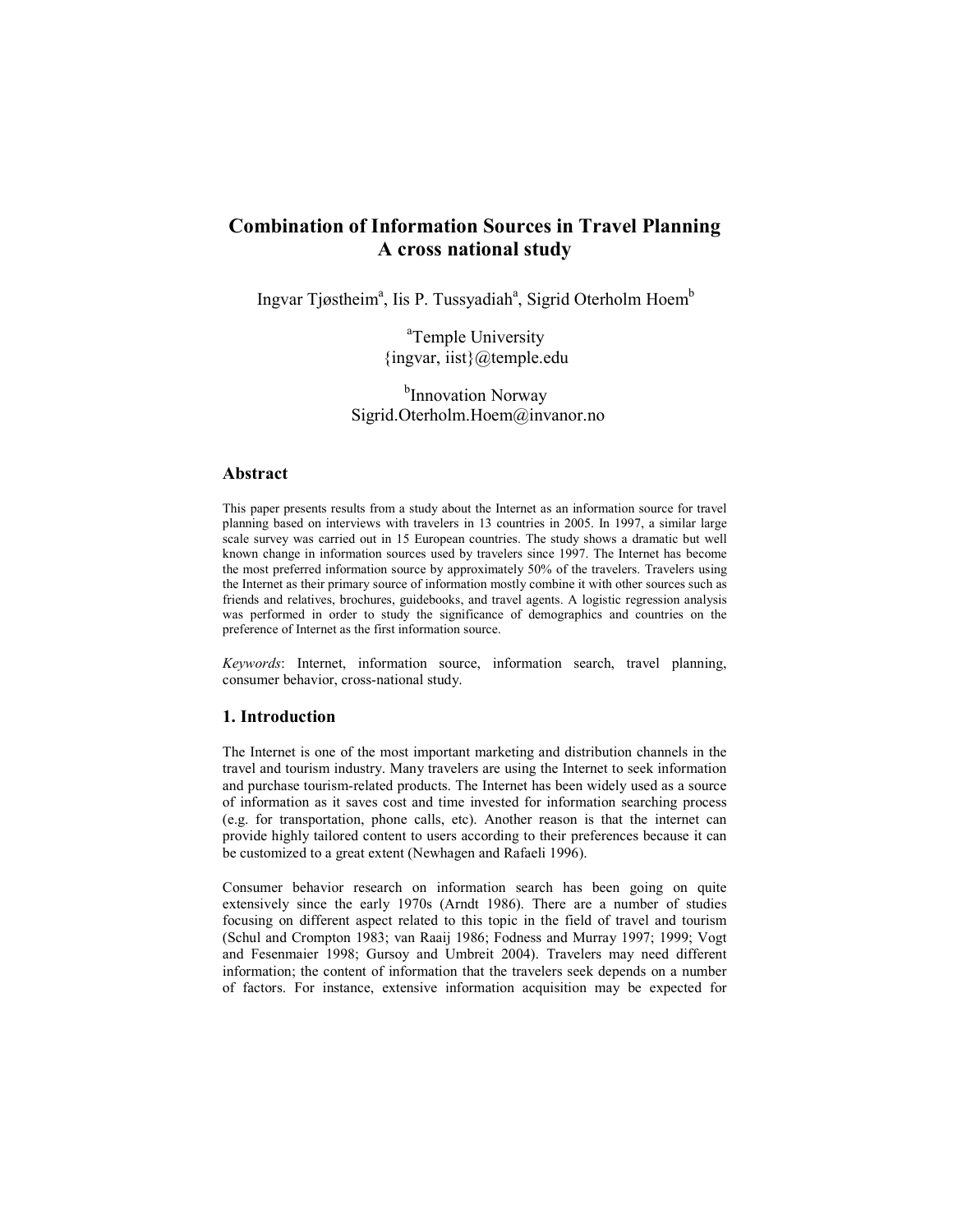unknown destination and for expenditures involving large financial outlays (van Raaij 1986).

Information is used in deciding among different alternatives such as destinations, holiday activities, transportation modes, accommodation, departure date and duration of a trip. Dellaert, et al. (1998) presents a conceptual framework for travel decisions in which information search precede each of these choices. It is also possible to look at information from a different perspective. An example is Snepenger and Snepenger (1993: 830) who write: "For many vacationers, gathering, processing, and evaluating information is an integral part of the travel experience." Not all travelers are spending a lot of time on information search, but it seems that on most occasions the tourists are using a relatively long time on this activity before a trip (Dellaert 1999).

Information search process can be divided into internal and external search. Initially, information search takes place internally when people use their long-term memory for relevant product knowledge as a basis to make decisions in traveling (Fodness and Murray 1997; Vogt and Fesenmaier 1998). When internal search cannot provide sufficient information, people turn to external sources, which can be marketing dominated such as brochures from tour operators, guidebooks, advertising and commercials, etc, or non-marketing dominated sources such as friends, relatives, and personal experiences (Engel, Blackwell and Miniard 1990; Pan and Fesenmaier 2006).

Information sources for travelers and tourists can be classified in different ways. Fodness and Murray (1997: 507) divide between source of information (commercial or noncommercial) and type of information (impersonal or personal) in their classification. Fodness and Murray (1997) state that: "Leisure tourists differ in their information search behavior such that homogenous groups can be formed on the direction of their search, defined by the specific source(s) used." Vogt and Fesenmaier (1998) distinguish the information sources into several categories: social, personal, marketing, and editorial. The Internet, as a form of information source, can fall into different categories. A travel portal and tourism board websites belong to the marketing category even though their contents are normally not labeled as marketing. Some travelers might have their private websites where they share their travel experiences. These personal websites as well as commercial websites also contain recommendations from/to travelers (Dellaert 1999). The Internet is an interactive medium and communication between travelers in the Internet is quite common. Newspapers, magazines and other publishers are also using the web as a medium to publish travel stories or what can be labeled as editorial content. Hence, the Internet can also belong to the other categories.

In this paper, a cross national survey of experienced travelers is used in order to study information sources in a travel planning context. The following research questions are explored:

How important has Internet become compared to other information sources,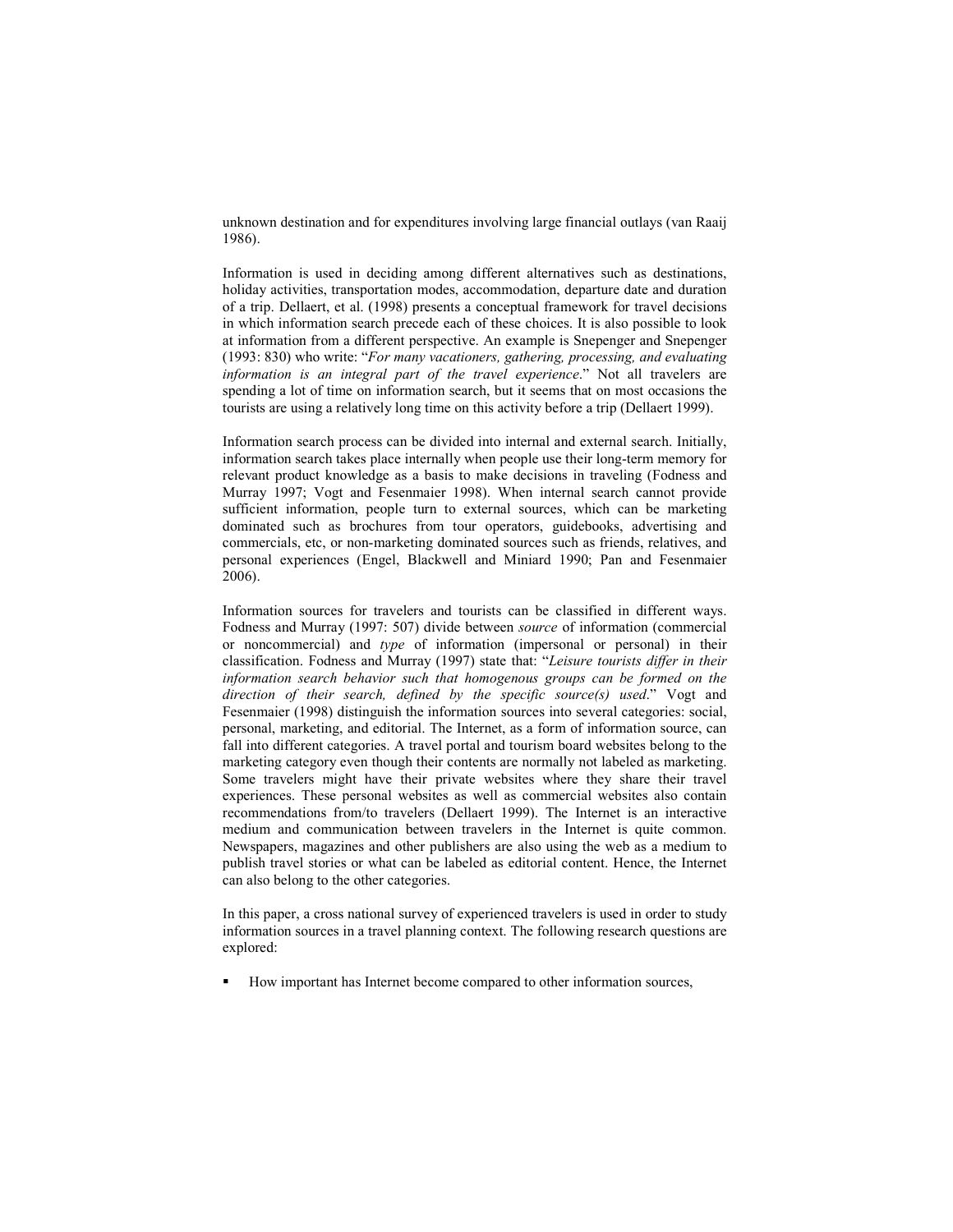- What are the differences and similarities pertaining travelers from the 13 countries,
- Based on a logistic regression analysis, are demographic and nationality variables associated with the preference for Internet as the most important information-source?

# 2. Method

In 2005, the Norway national tourist board, called "Innovation Norway," commissioned a trans-national survey from the market research company, MMI Synovate. This survey (named the 2005 survey) was targeted to travelers that had taken a vacation abroad in the last three years; a vacation that lasted more than four days and was not paid by an employer. First, approximately 1000 telephone (CATI) interviews were carried out in each of the 13 countries: Denmark, Finland, Sweden, Germany, Spain, France, Italy, the Netherlands, UK, Norway, Russia, USA, and Poland. The purpose at this stage was to use a probability sample to estimate the travel population and the targeted market segments for the tourist board. To be included in the targeted population, an individual needs to have preference for an activity, such as nature-oriented vacation. Individuals who were interested in a typical package holiday to a destination in the Mediterranean region, for example, were excluded from the web-based survey. Secondly, a web-based survey was used for a follow up study targeted at individuals with the Internet access and relevant travel profiles, i.e. individuals that meet the above mentioned criteria. In this follow-up survey, the respondents were asked questions regarding what type of vacation they prefer, which could be nature and scenery oriented, out-door activities, culture, etc.

A number of useful studies have used convenience samples. However, when the purpose of a study is to make estimates about market size or to describe a current trend, it is important to collect data with good validity. The data set presented in this paper should not be regarded as a random sample in the strict sense of the term (e.g. with very low or no non-response), but it is a good quality data set in particular compared to most convenience samples or self-recruited samples.

Table 1 presents the results of the two surveys: (1) a telephone survey used to estimate size of potential markets and (2) a web based survey used for a follow-up study in topics related to travel behavior, information sources, motivation for travel, destinations of interest, etc. Column (2) and (3) of Table 1 present the total population in each country with 18+ years of age and the percentage of the population who use Internet frequently. Column (4) and (5) present the number of targeted population for the web survey in each country (individuals that meet the criteria) and the percentage of frequent internet users in the targeted population. Based on the figures in column (4) and (5), even though not all respondents that had been on a vacation abroad the last three years were Internet users, they comprise a high percentage. It is important to notice that a high percentage of the respondents in the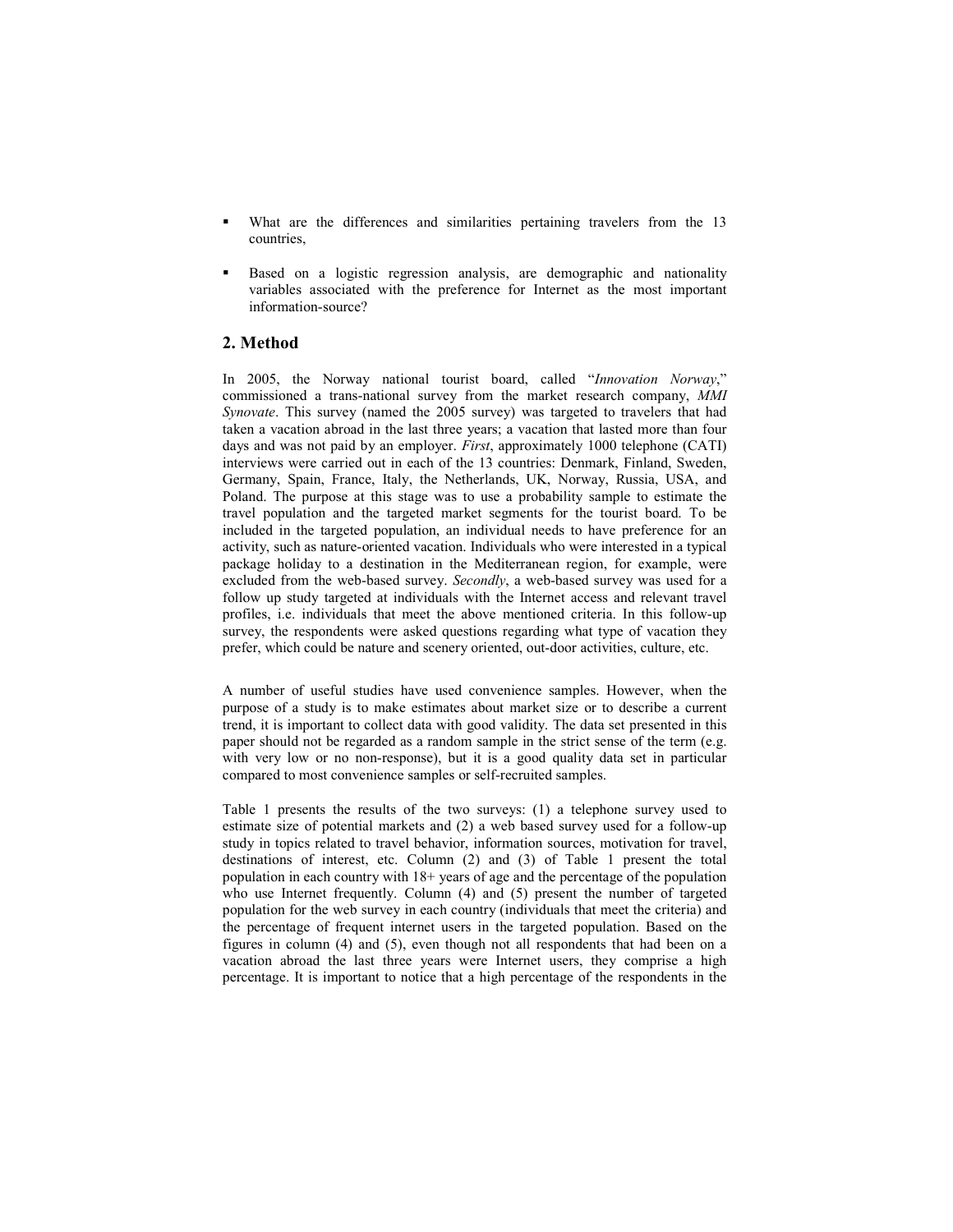web-base survey were frequent Internet users. Hence, it is possible to argue that the survey is somewhat biased toward Internet and Internet usage.

| <b>Countries</b>         | Population<br>$18 + yrs$ of<br>age | Internet-<br>population<br>in % of total<br>population | <b>Targeted</b><br>population,<br>travelers,<br>web survey | % frequent<br>internet users /<br>targeted<br>population |
|--------------------------|------------------------------------|--------------------------------------------------------|------------------------------------------------------------|----------------------------------------------------------|
| (1)                      | (2)                                | (3)                                                    | (4)                                                        | (5)                                                      |
| (Countries in both       |                                    |                                                        |                                                            |                                                          |
| surveys)                 |                                    |                                                        |                                                            |                                                          |
| Denmark                  | 42m                                | 76%                                                    | 2.9 <sub>m</sub>                                           | 78%                                                      |
| Finland                  | 3.9 <sub>m</sub>                   | 69%                                                    | 2.6m                                                       | 74%                                                      |
| Sweden                   | 7.1 <sub>m</sub>                   | 80%                                                    | 5.5m                                                       | 85%                                                      |
| Germany                  | 67.3m                              | 56%                                                    | 36.7 <sub>m</sub>                                          | 64%                                                      |
| Spain                    | 35.7m                              | 48%                                                    | 16.5m                                                      | 65%                                                      |
| France                   | 45.8m                              | 51%                                                    | 20.3 <sub>m</sub>                                          | 62%                                                      |
| Italy                    | 47.2m                              | 43%                                                    | 21.3m                                                      | 62%                                                      |
| Netherlands              | 12.2m                              | 83%                                                    | 8.6m                                                       | 86%                                                      |
| UK                       | 44.8m                              | 63%                                                    | 23.7m                                                      | 68%                                                      |
| (Additional countries,   |                                    |                                                        |                                                            |                                                          |
| $2005$ survey)           |                                    |                                                        |                                                            |                                                          |
| Norway                   | 3.5m                               | 75%                                                    | 2.5m                                                       | 78%                                                      |
| Russia                   | 143m                               | 36%                                                    | 8.3 <sub>m</sub>                                           | 60%                                                      |
| <b>USA</b>               | 218m                               | 80%                                                    | 122.9m                                                     | 85%                                                      |
| Poland                   | 30 <sub>m</sub>                    | 51%                                                    | 15.9m                                                      | 73%                                                      |
| <b>Total Respondents</b> | $N = 13001$                        | $N=13001$                                              | $N=13668$                                                  | $N=13668$                                                |

Table 1 – Total population and Internet/population (CATI survey) and targeted populations (web-based survey)

Table 2 presents the most important source of information for vacation planning according to the respondents, i.e. the primary source they used in the information search process. It is important to keep in mind that only Internet users can answer a web-based questionnaire. It is possible to present the Internet as an alternative information source to non-Internet users, but it is given that a non-Internet user will not prefer this information source.

According to the figures in Table 2, the Internet is chosen as the primary information source by respondents from all countries (Poland by 37%, and all other countries by more than 40% of the respondents). Additionally, the Internet is more than three times as popular as the second most preferred alternative for most countries. The facts show that the Internet has widely become the most important source to seek information in travel planning context. This is a key finding in this study.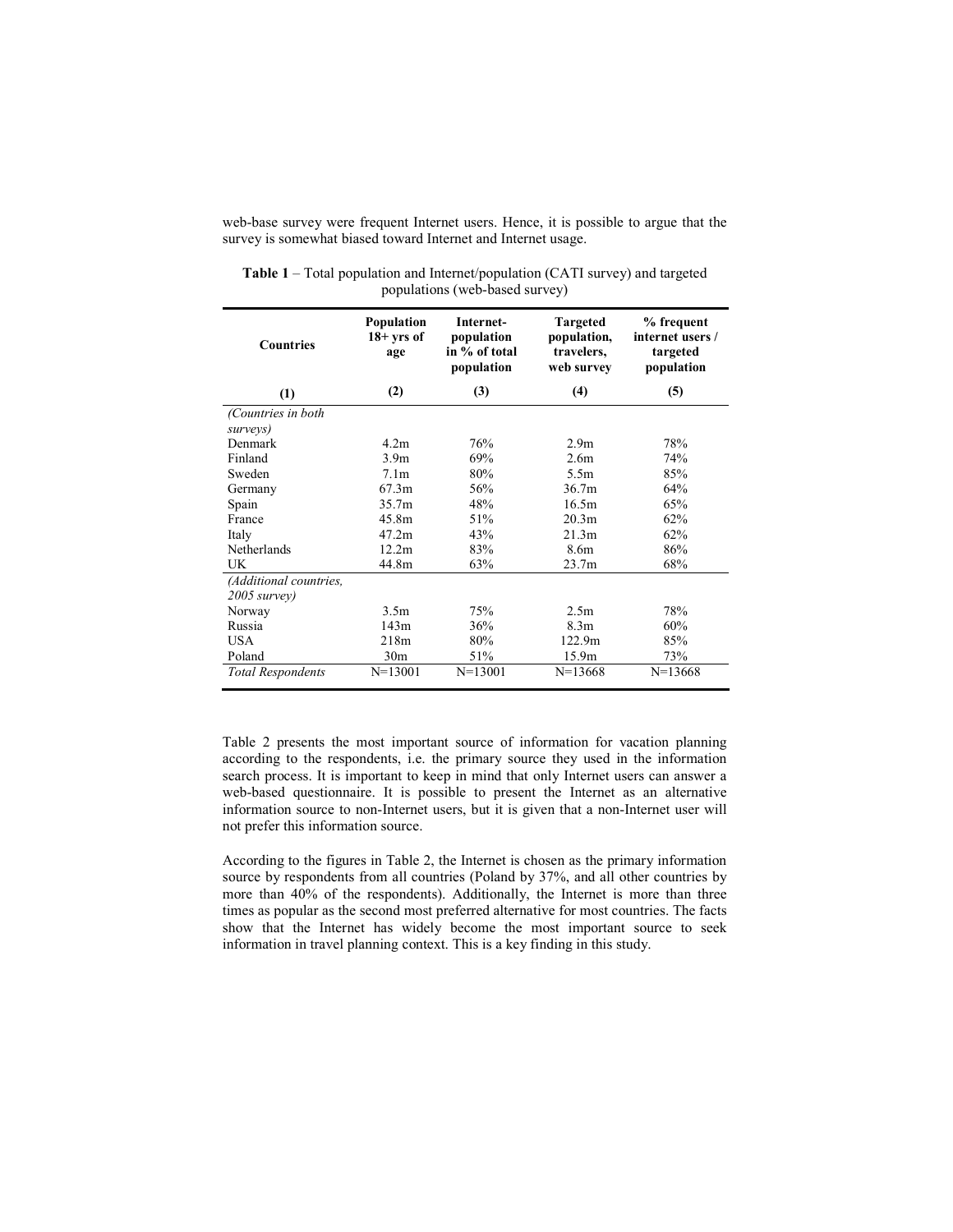| <b>Information</b><br><b>Sources</b> | Total<br><b>Targeted</b><br>Population | 1     | $\mathbf{2}$ | 3     | $\overline{\mathbf{4}}$ | 5     | 6     |
|--------------------------------------|----------------------------------------|-------|--------------|-------|-------------------------|-------|-------|
| Internet                             | 47%                                    | 41%   | 45%          | 49%   | 52%                     | 42%   | 43%   |
| Guidebooks                           | 13%                                    | 13%   | 12%          | 15%   | 9%                      | 13%   | 14%   |
| Friends and family                   | 12%                                    | 19%   | 16%          | 9%    | 8%                      | 11%   | 12%   |
| Travel agent                         | 10%                                    | 6%    | $5\%$        | 10%   | $4\%$                   | 13%   | 8%    |
| Brochures from                       |                                        |       |              |       |                         |       |       |
| tour operator                        | $4\%$                                  | 7%    | 6%           | $1\%$ | 18%                     | 6%    | $5\%$ |
| TV documentaries                     | 3%                                     | $4\%$ | $4\%$        | $1\%$ | 3%                      | 6%    | $4\%$ |
| Local tourist office                 | 2%                                     | 2%    | $1\%$        | 2%    | $0\%$                   | $1\%$ | $1\%$ |
| Magazines                            | $2\%$                                  | $1\%$ | $2\%$        | $1\%$ | $1\%$                   | $1\%$ | $1\%$ |
| Travel fair                          | $1\%$                                  | $0\%$ | $1\%$        | $1\%$ | $1\%$                   | $1\%$ | $1\%$ |
| Advertisement                        | $1\%$                                  | $1\%$ | $1\%$        | $1\%$ | $1\%$                   | $1\%$ | $0\%$ |
| Newspapers                           | $0\%$                                  | 3%    | 3%           | $4\%$ | $2\%$                   | $0\%$ | $1\%$ |
| Radio                                | $0\%$                                  | $0\%$ | $0\%$        | $0\%$ | $0\%$                   | $0\%$ | $0\%$ |
| TV commercial                        | $0\%$                                  | 0%    | $0\%$        | 0%    | $0\%$                   | 0%    | $0\%$ |
| Other                                | 3%                                     | $2\%$ | $2\%$        | $4\%$ | 3%                      | 3%    | 6%    |
| None                                 | 3%                                     | $1\%$ | $1\%$        | $1\%$ | $0\%$                   | $2\%$ | 3%    |
|                                      | $N=13668$                              | $N =$ | $N =$        | $N =$ | $N =$                   | $N=$  | $N =$ |
|                                      |                                        | 1433  | 1475         | 1137  | 643                     | 1000  | 1000  |

Table 2a. – Primary information sources (web survey)

Countries:  $1 = \text{Sweden}, 2 = \text{Norway}, 3 = \text{Denmark}, 4 = \text{Finland}, 5 = \text{Germany}, 6 = \text{Netherlands},$ 7 = UK, 8= France, 9 = Italy, 10 = Spain, 11 = Poland, 12 = Russia, 13 = USA

Table 2b – Primary information sources (web survey)

| <b>Information Sources</b> | 7     | 8     | 9     | 10    | 11    | 12    | 13    |
|----------------------------|-------|-------|-------|-------|-------|-------|-------|
| Internet                   | 48%   | 48%   | 45%   | 45%   | 37%   | 45%   | 51%   |
| Guidebooks                 | 9%    | 11%   | 14%   | 13%   | 18%   | $5\%$ | 13%   |
| Friends and family         | 13%   | 13%   | 7%    | 10%   | 14%   | 22%   | 12%   |
| Travel agent               | 7%    | 7%    | 13%   | 15%   | 9%    | 8%    | 9%    |
| Brochures from tour        |       |       |       |       |       |       |       |
| operator                   | 9%    | 10%   | 7%    | 4%    | $5\%$ | $2\%$ | $1\%$ |
| TV documentaries           | 3%    | 2%    | 3%    | 3%    | 3%    | $5\%$ | 3%    |
| Local tourist office       | $2\%$ | 2%    | 2%    | $2\%$ | 2%    | $1\%$ | $1\%$ |
| Magazines                  | $1\%$ | $2\%$ | 3%    | $2\%$ | $2\%$ | 3%    | $2\%$ |
| Travel fair                | $0\%$ | $1\%$ | $1\%$ | $1\%$ | $0\%$ | $1\%$ | $1\%$ |
| Advertisement              | $1\%$ | $1\%$ | $0\%$ | $0\%$ | $1\%$ | $1\%$ | $1\%$ |
| Newspapers                 | $1\%$ | $0\%$ | $0\%$ | $0\%$ | $0\%$ | $1\%$ | $0\%$ |
| Radio                      | $0\%$ | $0\%$ | $0\%$ | $0\%$ | $0\%$ | $0\%$ | $0\%$ |
| TV commercial              | $0\%$ | $0\%$ | $0\%$ | $1\%$ | $1\%$ | $0\%$ | $0\%$ |
| Other                      | 3%    | $1\%$ | 2%    | 3%    | 4%    | 7%    | $2\%$ |
| None                       | $2\%$ | $2\%$ | $2\%$ | $2\%$ | 5%    | $2\%$ | $4\%$ |
|                            | $N =$ | $N =$ | $N =$ | $N =$ | $N =$ | $N =$ | $N =$ |
|                            | 1000  | 1000  | 1000  | 1000  | 1000  | 1000  | 1000  |

Countries:  $1 = \text{Sweden}, 2 = \text{Norway}, 3 = \text{Denmark}, 4 = \text{Finland}, 5 = \text{Germany}, 6 = \text{Netherlands},$ 7 = UK, 8= France, 9 = Italy, 10 = Spain, 11 = Poland, 12 = Russia, 13 = USA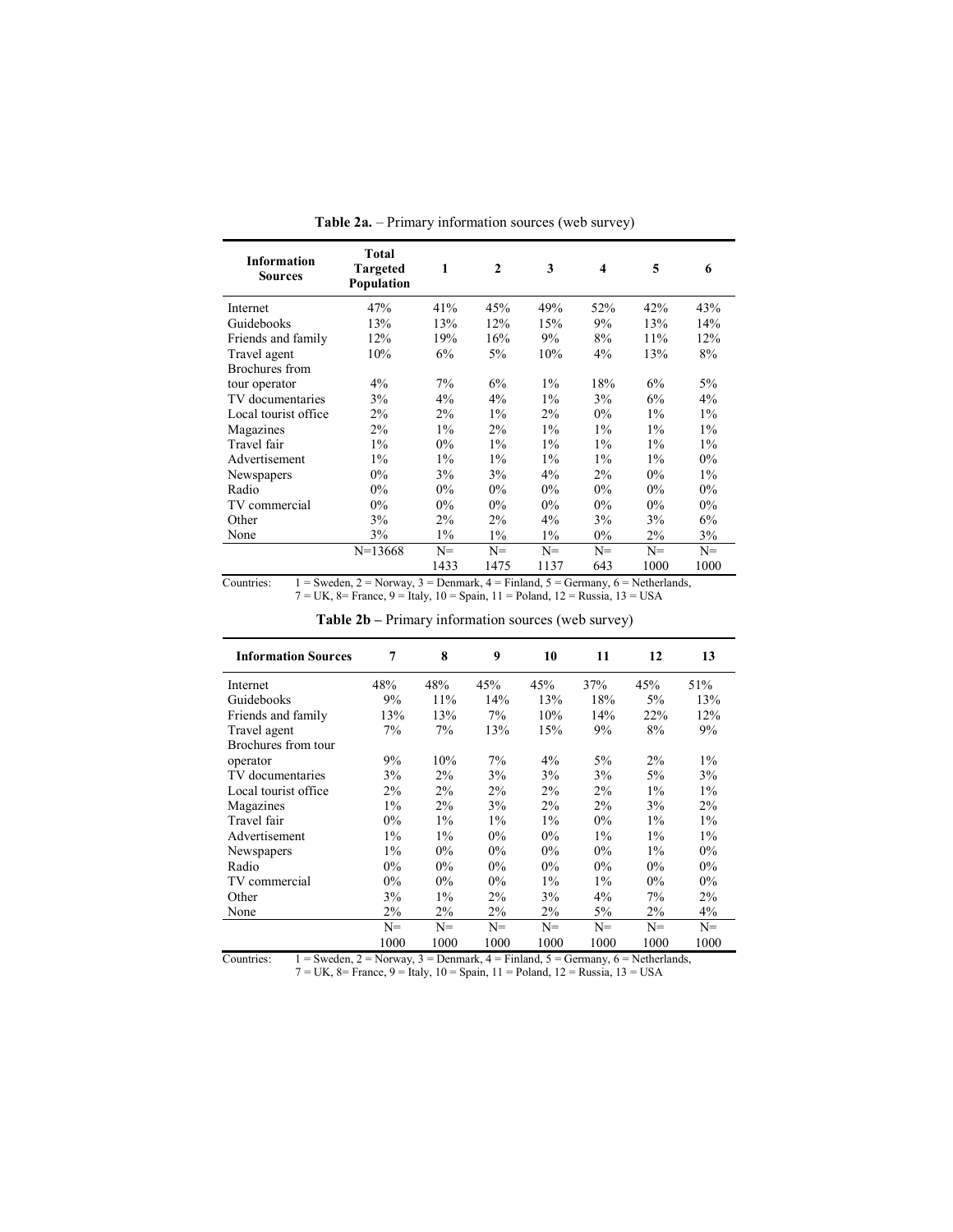Travelers are using more than one kind of information source (Tjostheim 2002; Gursoy and Umbreit 2004). Hence, it is important to look at the combination of sources used by potential travelers. Table 3 presents the additional information sources used by the respondents in combination with the Internet (the respondents could chosen more than one sources). Four sources that are mostly used as additional sources in combination with the Internet are friends and relatives, brochures, guidebooks, and travel agents.

The importance of friends and relatives as information sources is highlighted in previous studies (Fodness and Murray 1999; Bieger and Laesser 2004). Bieger and Laesser (2004) point out that informal information from friends and relatives is important in travel planning, and is even more important and discriminates travel behavior after a definite trip decision. Travel programs and documentaries in television rank high utility as information sources. In eight out of 13 countries (i.e. Finland, Germany, UK, France, Italy, Spain, Russia, and USA), TV documentaries are the second largest additional information sources used by those using Internet as the primary source. Tourists are likely to refer to multiple publications by tour operators (such as brochures) for more detailed information on specific activities or attractions in the destination. Travel agents are often used as information source by those who want to reduce risks (Bieger and Laesser 2004).

Table 3a – Additional information sources used in combination with the Internet

| <b>All 13</b><br>countries |     | 2   | 3   | 4   |     | 6                                                                                                             |
|----------------------------|-----|-----|-----|-----|-----|---------------------------------------------------------------------------------------------------------------|
| 50%                        | 59% | 62% | 57% | 40% | 35% | 50%                                                                                                           |
| 49%                        | 54% | 53% | 54% | 49% | 52% | 48%                                                                                                           |
| 37%                        | 32% | 31% | 42% | 43% | 36% | 34%                                                                                                           |
| 49%                        | 55% | 60% | 57% | 52% | 43% | 47%                                                                                                           |
| 26%                        | 35% | 35% | 15% | 39% | 27% | 28%                                                                                                           |
| 18%                        |     |     | 30% | 30% |     |                                                                                                               |
| 31%                        |     |     |     |     | 28% | 25%                                                                                                           |
|                            |     |     |     |     |     | $\Gamma = 0$ and an $\Omega = 0$ . Denoted by $\Gamma = 0$ and $\Gamma = 0$ and $\Gamma = 0$ and $\Gamma = 0$ |

Countries:  $1 = \text{Sweden}, 2 = \text{Norway}, 3 = \text{Denmark}, 4 = \text{Finland}, 5 = \text{German}, 6 = \text{Netherlands},$  $7 = UK$ ,  $8 = France$ ,  $9 = Italy$ ,  $10 = Spain$ ,  $11 = Poland$ ,  $12 = Russia$ ,  $13 = USA$ 

| <b>Table 3b</b> – Additional information sources used in combination with the Internet |  |
|----------------------------------------------------------------------------------------|--|
|----------------------------------------------------------------------------------------|--|

|                               |     | 8   | 9   | 10  | 11  | 12  | 13  |
|-------------------------------|-----|-----|-----|-----|-----|-----|-----|
| Friends and family Guidebooks | 38% | 26% | 40% | 35% | 50% | 38% | 26% |
| Travel agent                  | 38% | 43% | 49% | 52% | 48% | 38% | 43% |
| <b>Brochures</b>              | 34% | 40% | 43% | 36% | 34% | 34% | 40% |
| TV documentaries              | 54% | 46% | 52% | 43% | 47% | 54% | 46% |
| <b>Newspapers</b>             | 20% | 22% | 39% | 27% | 28% | 20% | 22% |
| Magazines                     | 29% | 34% | 30% | 28% | 25% | 29% | 34% |

Countries:  $1 = \text{Sweden}$ ,  $2 = \text{Norway}$ ,  $3 = \text{Denmark}$ ,  $4 = \text{Finland}$ ,  $5 = \text{Germany}$ ,  $6 = \text{Netherlands}$  $7 = UK$ ,  $8 = France$ ,  $9 = Italy$ ,  $10 = Spain$ ,  $11 = Poland$ ,  $12 = Russia$ ,  $13 = USA$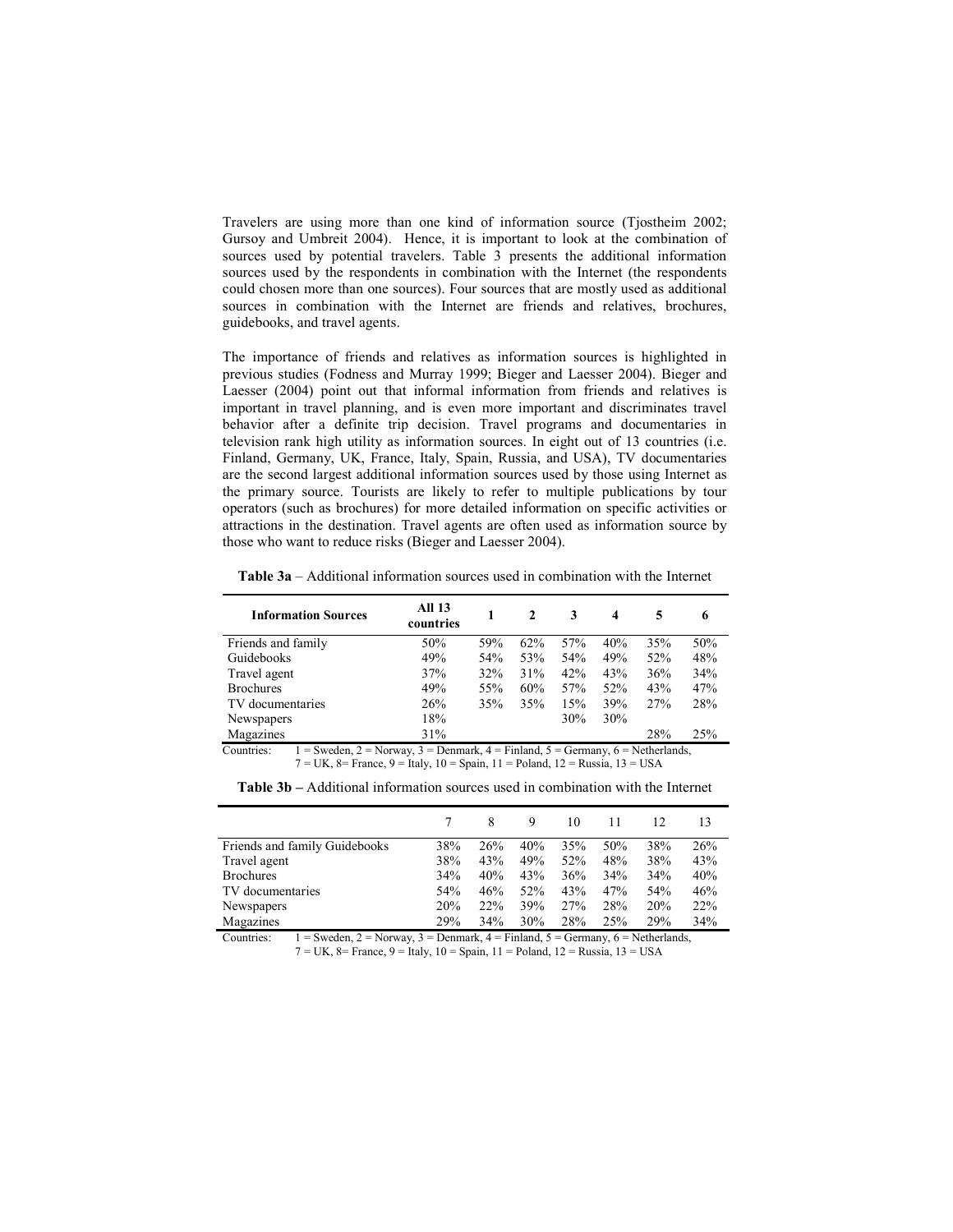#### 3. A regression analysis on demographics and nationality

Stepwise logistic regression can be used in the exploratory phase of research task (Menard, 2002). Gursoy and Umbreit (2004) argue that culture, represented by countries in their analysis, is one of the most important factors to influence which source(s) of information travelers utilize to make travel decision. This study seeks to find other important factors that would likely to influence the choice of information source(s) other than cultural background. Demographics variables were chosen as the independent variables additionally to countries (nationalities). In this study, a forward stepwise logistic regression analysis (5 steps) was performed to find out variables that predict respondent's choice on primary information source, i.e. the internet or others. A binary dependent variable can be made by coding "Internet as the preferred information source" as one (1) and "others (not Internet) as the preferred information source" as zero  $(0)$ .

The first output of the logistic regression is presented in table 4. The results show that a number of independent variables are significant in predicting the model (i.e. with p-value less than the critical point 0.05). However, it is important to present more output results before the model can be accepted as good.

|        |                      | B        | S.E. | Wald    | df             | Sig. | Exp(B) |
|--------|----------------------|----------|------|---------|----------------|------|--------|
| Step 5 | Denmark              |          |      | 101.037 | 12             | .000 |        |
|        | Finland              | $-0.019$ | .090 | .044    | 1              | .834 | .981   |
|        | France               | .148     | .106 | 1.969   | 1              | .161 | 1.160  |
|        | Italy                | $-.106$  | .092 | 1.318   | 1              | .251 | .899   |
|        | Netherlands          | $-0.252$ | .097 | 6.808   | 1              | .009 | .777   |
|        | Norway               | $-.135$  | .094 | 2.056   | 1              | .152 | .874   |
|        | Poland               | $-.241$  | .085 | 8.013   | 1              | .005 | .786   |
|        | Russia               | $-.550$  | .094 | 34.323  | 1              | .000 | .577   |
|        | Spain                | $-.347$  | .091 | 14.476  | 1              | .000 | .707   |
|        | Sweden               | $-.381$  | .092 | 16.977  | 1              | .000 | .683   |
|        | Germany              | $-.383$  | .087 | 19.310  | 1              | .000 | .682   |
|        | UK                   | $-.286$  | .096 | 8.795   | 1              | .003 | .751   |
|        | <b>USA</b>           | $-0.025$ | .092 | .072    | 1              | .789 | .976   |
|        | Age 18-29 yrs old    |          |      | 237.973 | 4              | .000 |        |
|        | Age: 30-39           | .940     | .072 | 168.965 | 1              | .000 | 2.560  |
|        | Age 40-49            | .898     | .072 | 156.704 | 1              | .000 | 2.455  |
|        | Age 50-59            | .601     | .072 | 69.860  | 1              | .000 | 1.823  |
|        | Age $60+$            | .444     | .072 | 37.505  | 1              | .000 | 1.559  |
|        | Gender male/female   | .272     | .036 | 58.724  | 1              | .000 | 1.313  |
|        | Education: low       |          |      | 29.864  | $\overline{c}$ | .000 |        |
|        | Education: medium    | $-.328$  | .063 | 27.062  | 1              | .000 | .721   |
|        | Education: high      | $-.134$  | .041 | 10.998  | 1              | .001 | .874   |
|        | Income: low          |          |      | 16.835  | 3              | .001 |        |
|        | Income: medium       | $-0.019$ | .058 | .109    | 1              | .741 | .981   |
|        | Income: high         | .112     | .053 | 4.460   | 1              | .035 | 1.119  |
|        | Income: unwilling to | .179     | .060 | 8.910   | 1              | .003 | 1.196  |
|        | answer               |          |      |         |                |      |        |
|        | Constant             | $-.786$  | .100 | 61.756  | 1              | .000 | .456   |

Table 4 – Variables in the Equation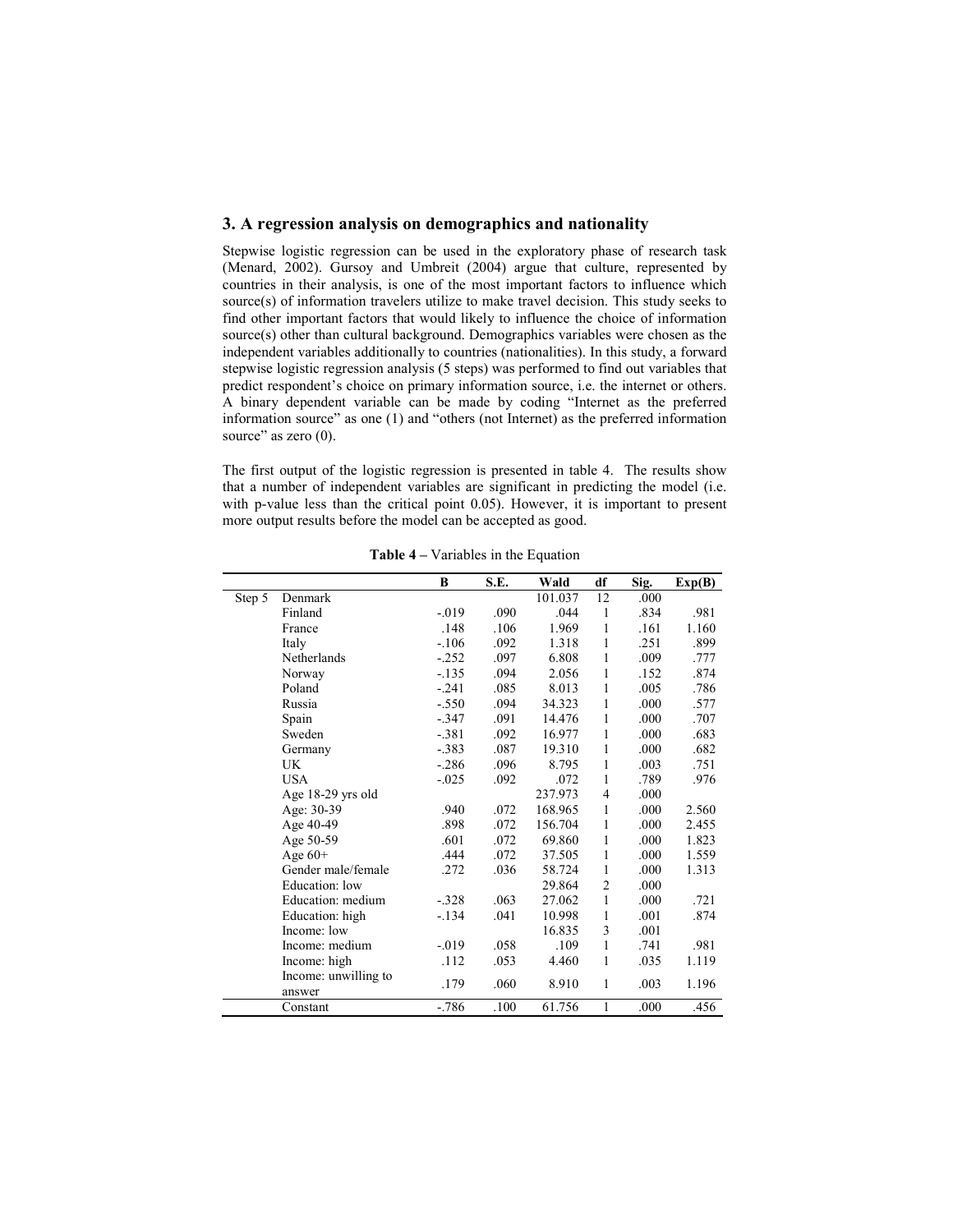The Hosmer and Lemeshow Goodness-of-Fit Test divides subjects into deciles based on predicted probabilities and then computes a chi-square from observed and expected frequencies. If the Hosmer and Lemeshow Goodness-of-Fit test statistic is 0.05 or less, then the null hypothesis is rejected, i.e. no difference between the observed and predicted values of the dependent implying that the model's estimates fit the data at an acceptable level.

The classification table is a 2 x 2 table which tallies correct and incorrect estimates for the null model with only the constant. The columns are the two predicted values of the dependent, while the rows are the two observed (actual) values of the dependent. In the logistic regression model, a classification table compares the predicted values for the dependent variable with the observed values in the data. A high percentage means that the chosen regression equation (with the chosen independent variables) predicts correctly most of the time. The outputs for these two tests are presented in the table 5 and 6.

Table 5 – The Hosmer and Lemeshow test

| <b>Step</b> | Chi-square | Df | Sig.  |
|-------------|------------|----|-------|
|             | .000       |    | 1.000 |
|             | 6.628      |    | .577  |
| 2           | 4.465      |    | .813  |
|             | 8.442      |    | .392  |
|             | 4.233      |    | .835  |

|                          |              | Predicted    |                       |
|--------------------------|--------------|--------------|-----------------------|
| Observed                 | Others<br>0  | Internet     | Percentage<br>correct |
| Others $0$<br>Internet 1 | 5675<br>3823 | 1857<br>2323 | 75.3<br>37.8          |
| Overall percentage       |              |              | 58.5                  |

Table 6 – Classification table

According to table 5 one should not imply that the model estimates fit the data at an acceptable level. Moreover, the overall percentage is not high enough; only 58.5% of the data set can be explained by the model. Hence, nationality and demographic variables are not appropriate enough to predict the behavior of information source choice, i.e. associated with the question of who prefers and does not prefer the Internet as the most important information source.

However, the finding can be a useful input for those who will perform similar surveys. There are many sub-categories in the internet, but the Internet is only considered as one category in this survey. As many travelers seek information on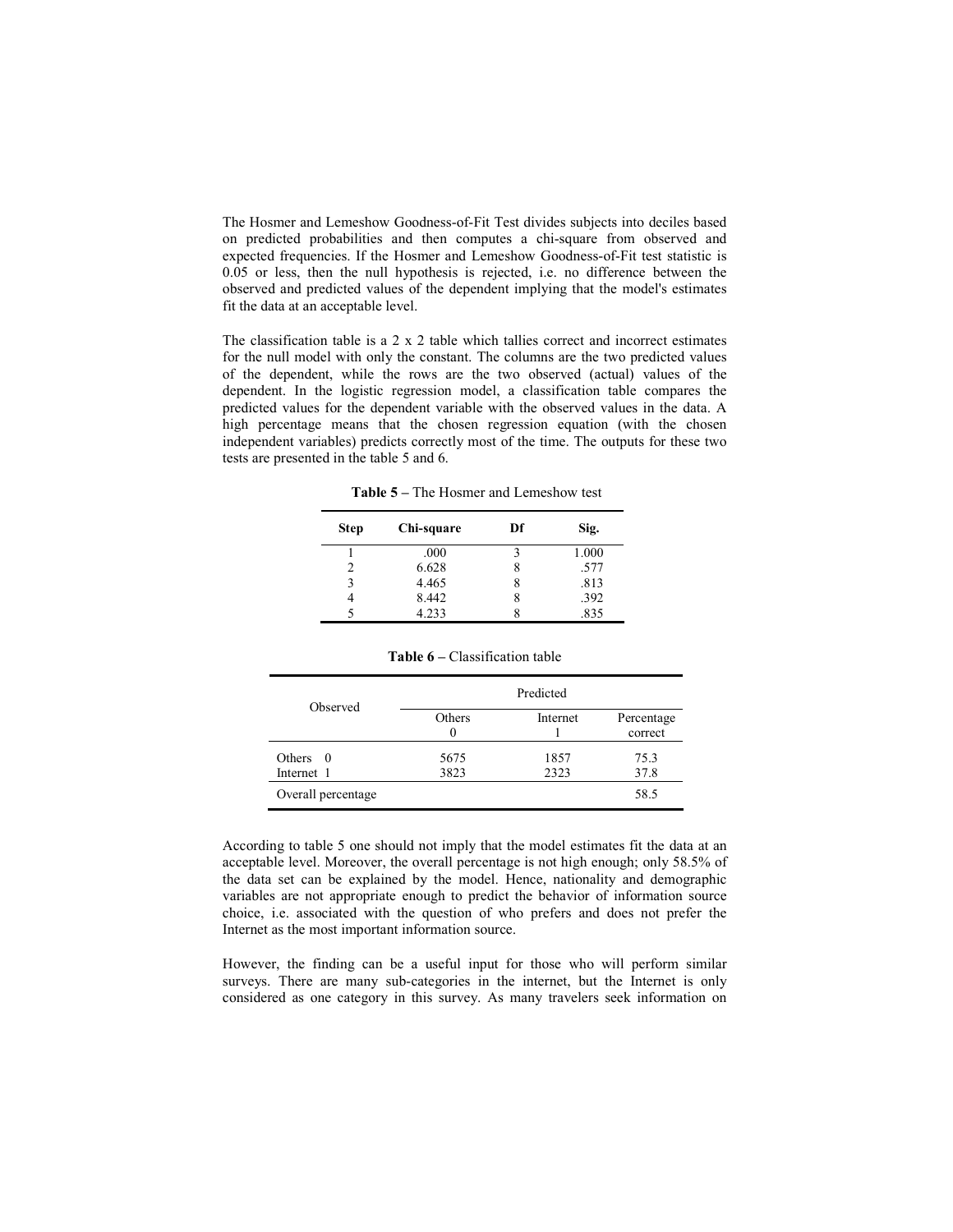various types of websites, future survey should consider distinguishing many subcategories of internet as information source. The choice of information sources in travel planning can also be influenced by other factors shaping travelers segmentation in a different way; i.e. not by nationalities and demographics but by interests and types of information sought. Hence, future surveys should emphasize on e.g. motivational statements of the respondents, expectations of the future vacation, and types of information they are trying to search specifically on destinations, accommodations, activities, etc. These variables are likely to have influences on type of information source that the travelers will use in planning their travel.

#### 4. Discussion and concluding remarks

The respondents in this survey are individuals who are more experienced in traveling than the average citizen of the country. For the travel and tourism industry, the "nontravelers" and those who do not travel abroad are not as important as the more frequent travelers. Additionally, from the point of view of a national tourism board, knowing the behavior of international travelers is particularly important.

Gursoy & Umbriet (2004) studied information sources on a transnational survey that has many similarities with the one presented in this paper. Nine of the countries were the same in both surveys and both focused on the use of information sources by travelers in planning a vacation. As expected, the Internet has become much more important since 1997 when this survey was performed. It is likely that the Internet will be even more important in the future.

Gursoy and Umbriet conclude, based on their analysis for EU travelers in 1997, that the national-culture of travelers is likely to influence their information search behavior. A key finding from the 1997 study is that travel agents are the most frequently utilized external information source by international travelers from almost all EU member states vacationing in other European countries. Moreover, in the study they identified five traveler segments and only in one of these segments Internet is an important (distinct) information sources. It is important to notice that the respondents in the 1997 were not asked to choose the most important information source as in the 2005 survey, only which ones they are using. However, an important change has taken place. Brochures from travel agents were the most frequently used information sources in 1997. While 45% answered that Internet was the most important information source, only 14% (all 13 countries) answered brochures from tour operator or travel agents (e.g. telephone conversation, meeting at travel agents office) in 2001. There are some differences between the 13 countries in the 2005 survey; nevertheless Internet is in a division by itself. A significant change has taken place; Internet has become the most important information source for many travelers. According to the 2005 study, around 47% chose Internet as number one. In addition, 73% of those that chose another information source as their primary source also use Internet as an additional source. It means that approximately 85% of all the respondents did use Internet when planning a vacation.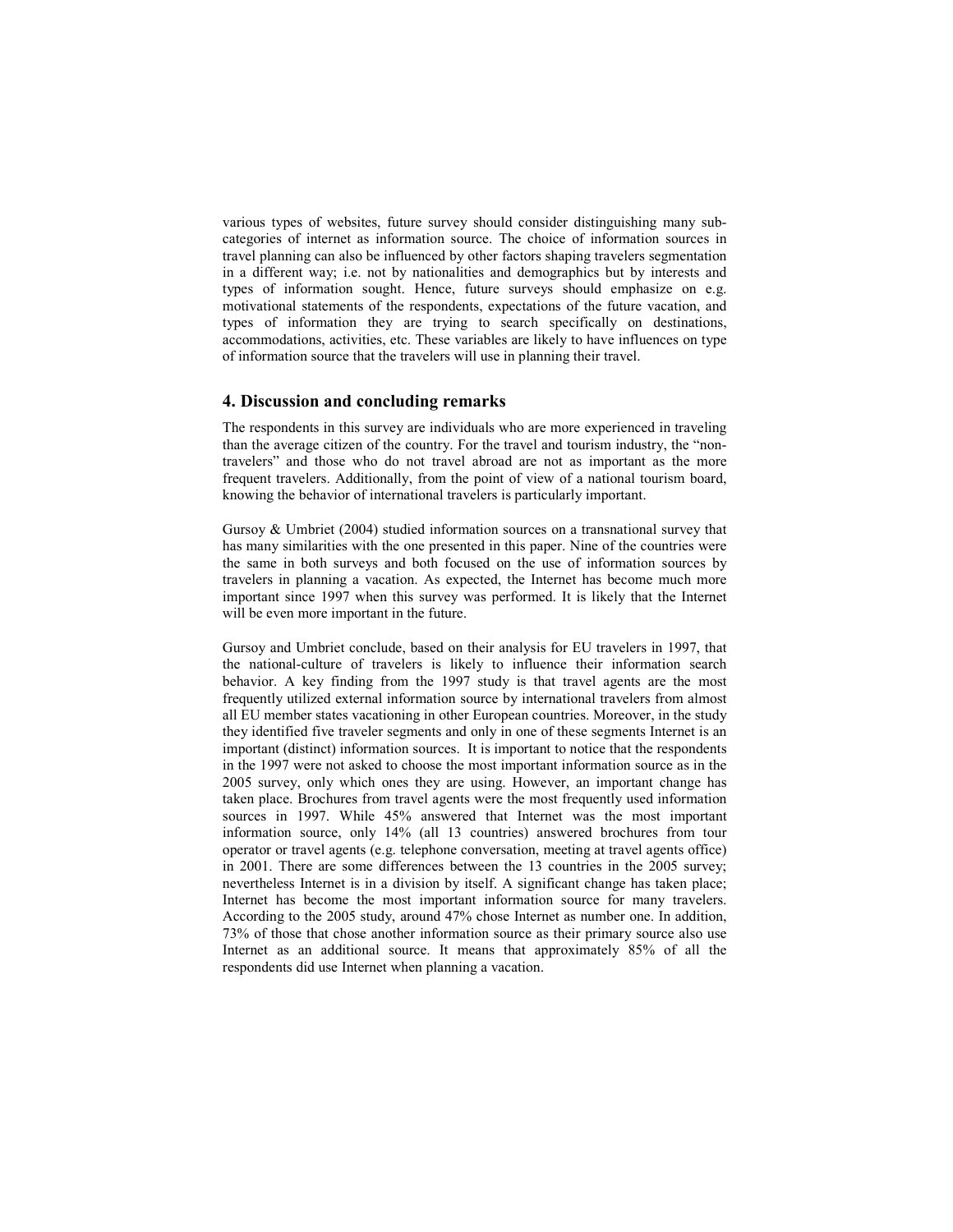There was no distinction between package holiday and individual travel in the 1997 survey, and in the 2005 survey, potential respondents who were only interested in package holiday were excluded from the sample. A study by Tjostheim (2002) based on a survey in 2001 showed that individuals planning a package holiday chose brochures as the most important information source while Internet was chosen as the most important information source by individual travelers.

There are limitations to the 2005 survey and to the analysis presented in this paper. It is a weakness of this study (as in the 1997 survey) that Internet is considered as one category of information source and is not divided into a number of different sources. It is necessary and appropriate to distinguish between sub-categories of Internet (Tjostheim, 2002). Information sources for travel planning can be a website of a national tourism board, travel agent or other intermediaries, personal websites, etc. A survey on the use of each subcategory of internet can be valuable to draw implications on designing travel websites and providing customized information to travelers in different countries.

The model fit with demographics and nationalities is not acceptable in this paper. Nevertheless there are some implications for further studies on travelers' choice of information sources for travel planning. Despite using demographics and nationalities, further studies can emphasize on characteristics of travelers/respondents such as their travel motivation and types of information sought.

It is likely that Internet will become even more important in the future for travelers. This study focuses on the pre-travel phase; the planning phase. As the use of the mobile Internet (wireless phones and PDAs) increases and more and more hot spots are built, Internet will also become very important as information source in the travel phase for travelers on the move. The trend will broaden research potentials on internet as a primary information source in tourism and travel planning context in the future.

#### 5. References

- Arndt. J. (1986). "Paradigms in Consumer Research: A Review of Perspectives and Approaches." European Journal of Marketing 20(8): 23-40.
- Bieger, T., & Laesser, C. (2004). Information Sources for Travel Decisions: Toward a Source Process Model. Journal of Travel Research 42(4), 357-371
- Dellaert. B. G. C. (1999). The Tourist as Value Creator on the Internet. in Information and Communication Technologies in Tourism 1999. Innsbruck. Springer Wien New York. 66-76
- Dellaert. B. G. C et al. (1998). "Multi-faceted tourist travel decisions: a constrainbased conceptual framework to describe tourists' sequential choices of travel components." Tourism Management 19(4): 313-320.
- Engel, J. F.; Blackwell, R. D. and Miniard, P. W. 1990. Consumer behavior 6th ed. Fort Worth, Texas: The Dryden Press.